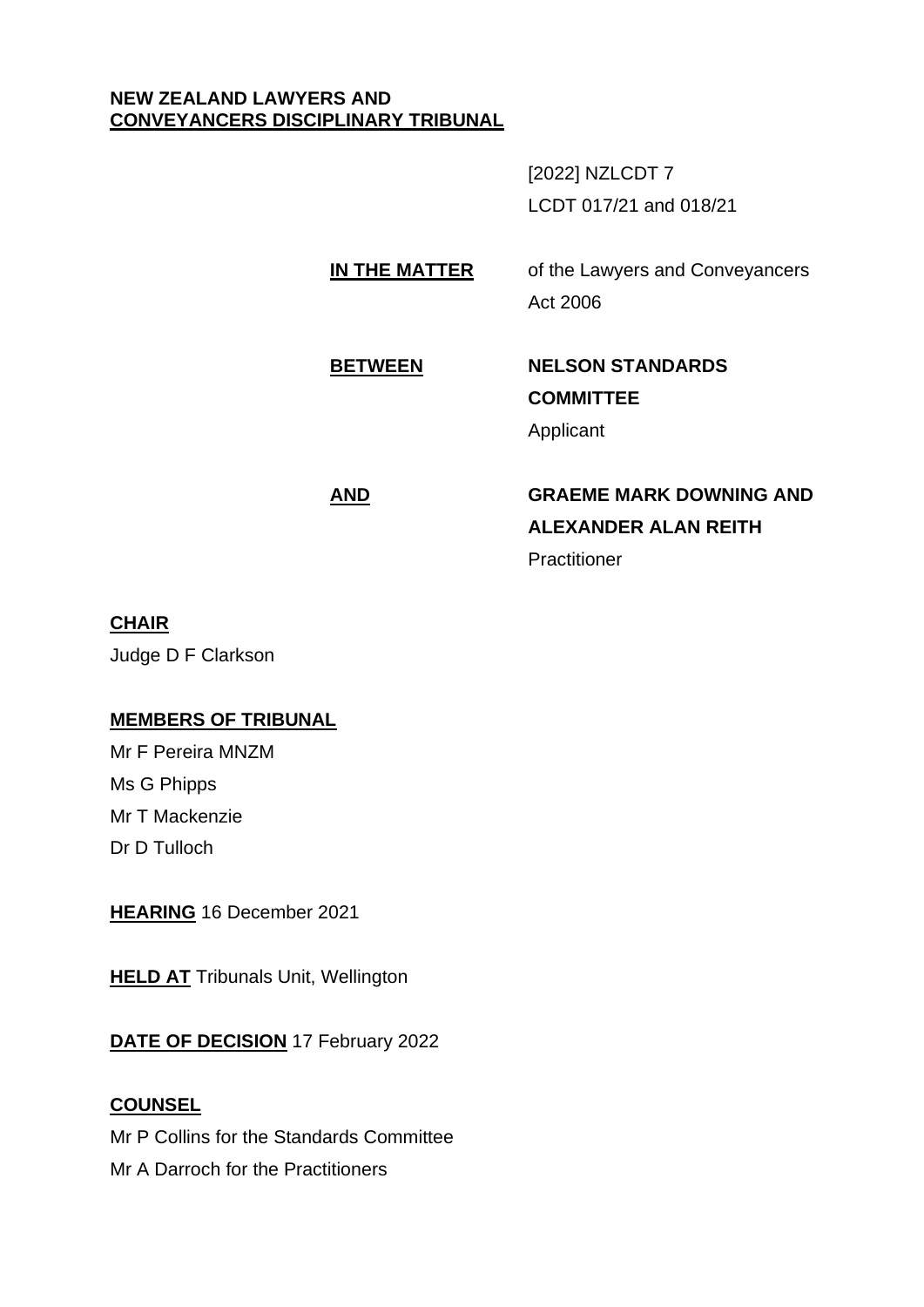## **DECISION OF THE TRIBUNAL AS TO LIABILITY**

## *Introduction*

[1] This decision concerns the level of seriousness in admitted professional failures to a client, in respect of the duty to complete a retainer, and in relation to fee charging practices.

 $[2]$  Two practitioners were charged with misconduct,<sup>1</sup> the lawyer who acted directly for the client, and the partner who stepped in to enforce the recovery and terminated the retainer.

[3] By consent, the two proceedings were heard together.

[4] Much of the factual background was undisputed. The real issue was whether the admitted failures constituted misconduct or unsatisfactory conduct.

## *Issues*

[5] The issues to be determined are as follows:

- 1. Were the actions of either practitioner in ending the retainer in the manner they did either:
	- (a) disgraceful and/or dishonourable, so as to constitute misconduct; 2 or
	- (b) a wilful or reckless breach of the Act<sup>3</sup> or rr 4.2, 4.2.3 or 4.2.4?<sup>4</sup>
- 2. Did either practitioner engage in "unfair and professionally irresponsible fee-charging and security arrangements" with the client, such as to be (a) disgraceful and dishonourable conduct or (b) a wilful or reckless breach of the rules of conduct and client care?

<sup>&</sup>lt;sup>1</sup> And the lesser alternative of unsatisfactory conduct, which was accepted by them.

<sup>2</sup> Section 7(1)(a)(i) of the Lawyers and Conveyancers Act 2006 (the Act).

 $3$  Section 7(1)(a)(ii).

<sup>4</sup> Lawyers and Conveyancers Act (Lawyers: Conduct and Client Care) Rules 2008.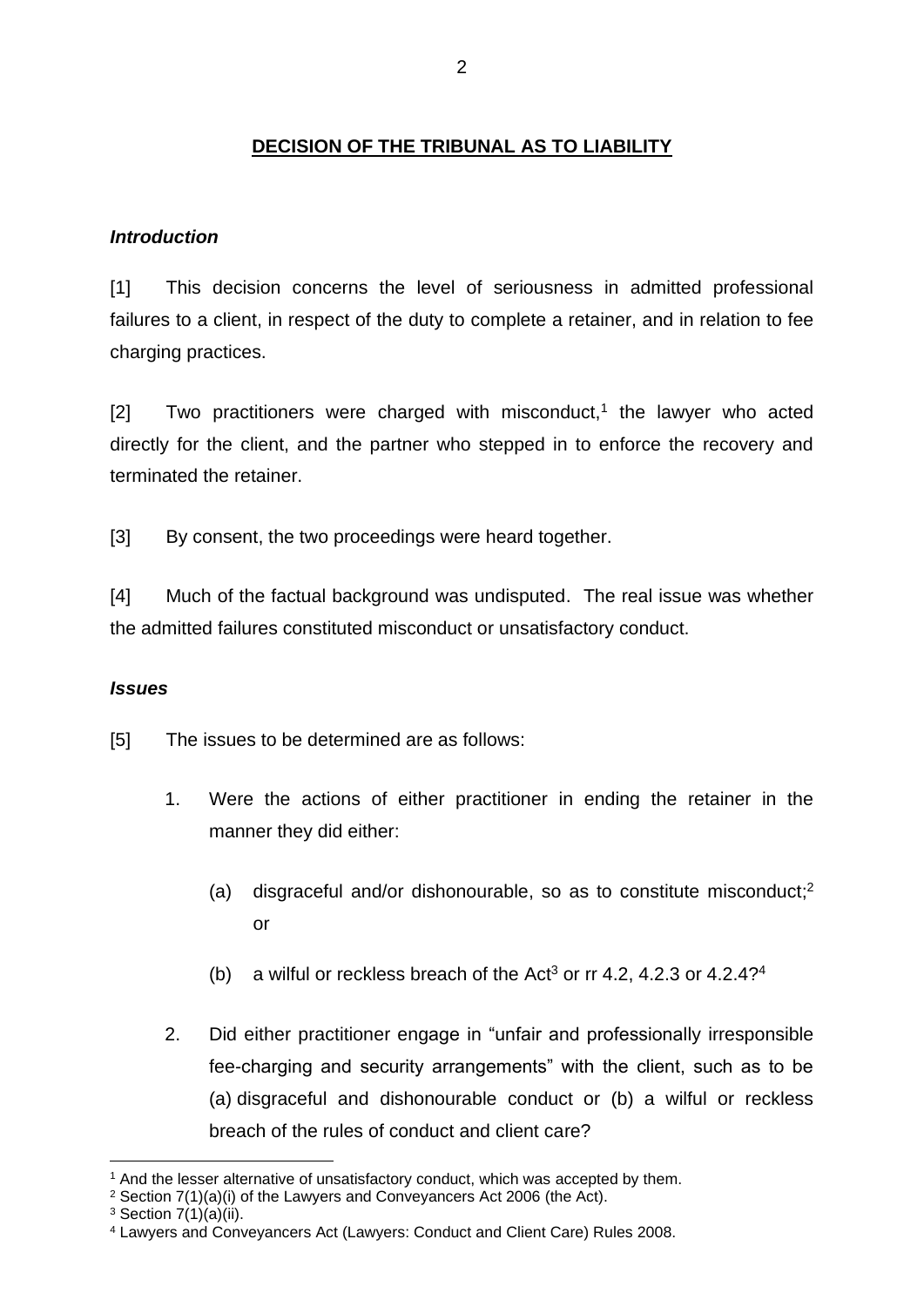3. Did Mr Downing fail to properly advise the client about her eligibility for legal aid, the litigation risk, and proportionality of recovery against fees incurred? If so, did this failure reach the standards of misconduct under s 7(1)(a)(i) or (ii) (as set out above)?

#### *Background*

[6] Mr Downing acted for the complainant (Ms L) from 2 June 2016 until the retainer was terminated on 22 October 2019.

[7] The attendances related to advice and acting in subsequent litigation concerning Ms L's mother's estate.

[8] The matter was somewhat complicated because Ms L's sister, who was executrix of the estate, refused to apply for probate. Because of that it was necessary for an application to be made to remove her as executor and appoint the estate's solicitor in her place. That was achieved by mid-2017, but further complexities arose because of the actions of Ms L's other sibling, her brother, who had allegedly taken large sums from the estate by means of property which he and his mother, who suffered from Alzheimer's in her later years, owned jointly.

[9] Ms L was provided a letter of engagement which set out the practitioner's hourly rate and the firm's terms of payment when each of the two files was opened for her. These were proforma letters which were not specifically discussed with Ms L.

[10] During 2016, Ms L was invoiced by the firm every few months. She initially made payments by borrowing from a friend, because she was unable to afford legal fees personally. Ms L's evidence is that she made that plain to Mr Downing, and certainly there is a file note on 19 October 2016 recording the conversation with Ms L, where she had clearly expressed concerns about her ability to fund litigation. It was recorded "you not able to pay if it goes to court" and also "I advised we don't do legal aid".

[11] It is conceded that informing Ms L that Mr Downing did not do civil legal aid work was as far as his advice about her eligibility for legal aid went.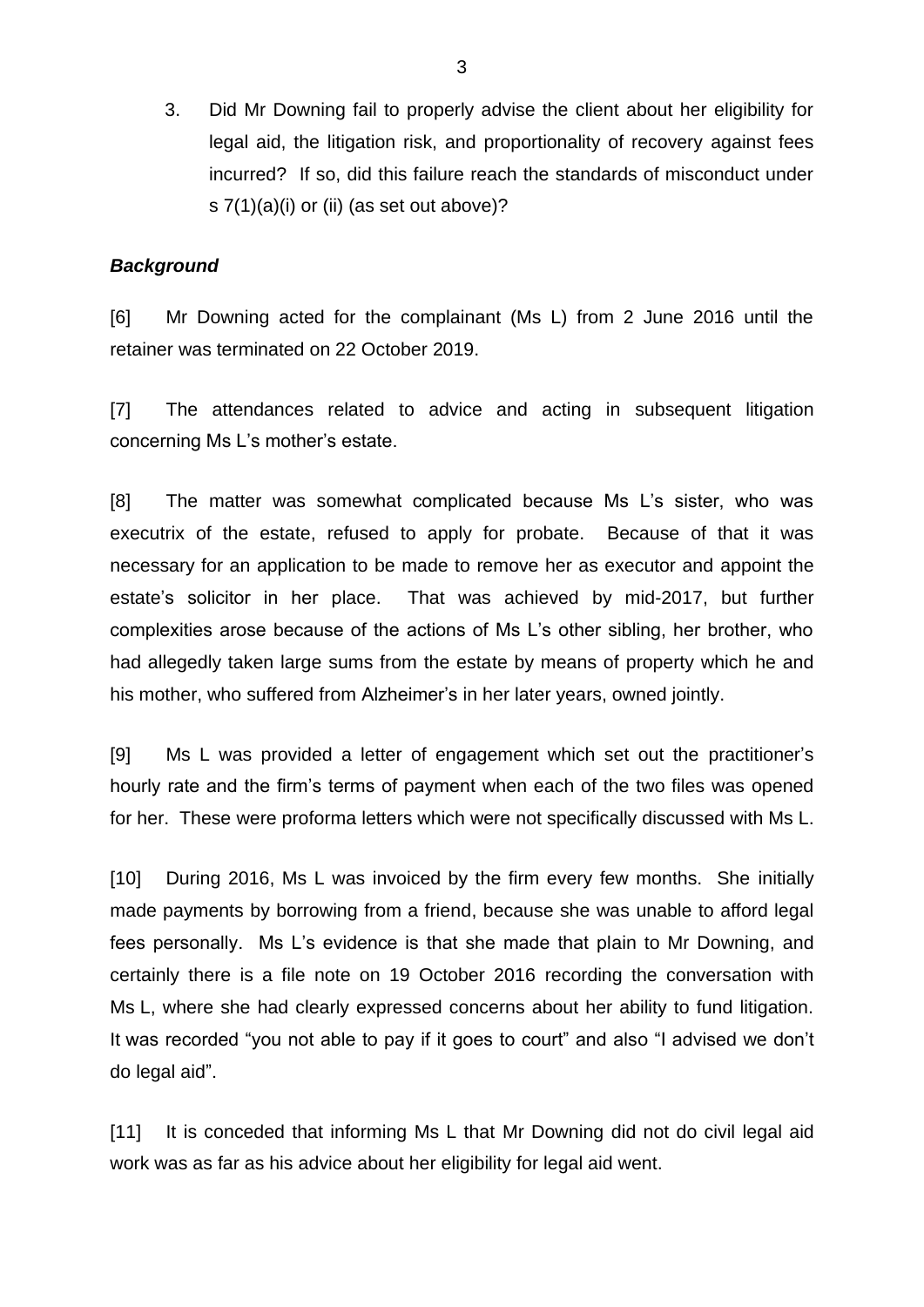[12] In December 2016, a settlement offer of \$20,000 was received from Ms L's sister's lawyers. However, this was rejected with Mr Downing advising her in "broad" terms that she could look to recover in the region of \$100,000.

[13] At this stage, Mr Downing considered that the mother's estate was likely to be in the region of \$600,000 and indeed, following appointment of the replacement executor, Mr Garnham, this assessment appeared not to change. In a letter of 31 October 2017, Mr Garnham set out the results of his investigation about the movement of estate funds and the defalcations by Ms L's brother and said that he was taking steps to rectify the title to recover as much of these funds as possible, but it was noted that at least \$250,000 was now in the hands of the brother and his wife. At that stage there was no prediction as to likely recovery of those funds.

[14] In a memo setting out a summary of Mr Garnham's advice as to the position of the estate, Mr Downing recorded that the likely gross value was approximately \$600,000 and that after deduction of costs, even with litigation, \$500,000 to \$550,000 appeared to be a realistic assessment of the net estate. He then talked about equal division among the three children. Mr Downing went on to point out that the brother ought to receive nothing because of his fraudulent conduct which would disentitle him from a Family Protection Claim and therefore there was an argument that the estate ought to be divided 50/50 with her sister, so that Ms L could possibly receive between \$250,000 and \$270,000. It does not appear that any real consideration was given by Mr Downing, or at least none was passed on to Ms L, of the difference between what the estate should have been worth and what was actually realisable.

[15] This was the advice set out, despite the fact that the will had not made any provision for Ms L at all. While Mr Downing went on to properly record that there was "no legal assumption of equal sharing between children", his final advice to his client was that if she were to receive \$200,000 it would be a very good result and that they ought to be looking for a settlement in the region of \$150,000. In forwarding this memorandum to Ms L, Mr Downing properly pointed out that there was:

…still a large degree of uncertainty around the factual and legal issues that would need to be resolved if your Family Protection Claim were required to be litigated in court. However, the position is substantially different from when you first came to see me; and your case is substantially stronger than what appeared to be the position when you first came to see me.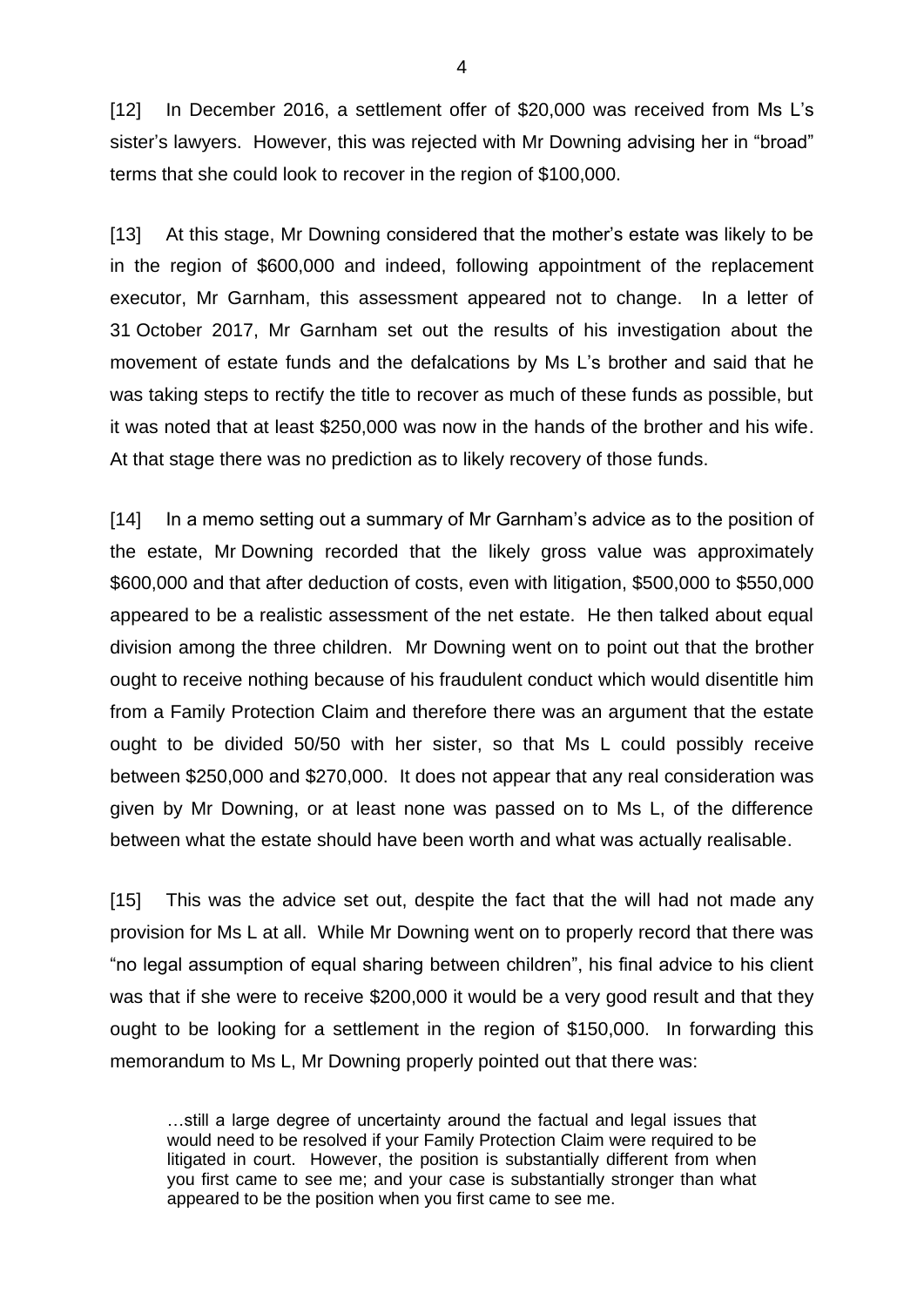[16] Regular invoices were still being rendered to Ms L throughout 2017 and 2018 but her last payment, when her friend who was loaning her money could no longer assist, was made in February 2018.

[17] Ms L's Family Protection Claim was filed in July 2018 and by the time Mr Reith met his client in December, a further five invoices had been rendered for almost \$19,000.

[18] Ms L met with Mr Downing on 10 and 11 December 2018 to review her affidavit and reply to that of her sister's, in the family proceedings matter. Ms L points out that this affidavit included detailed information about her financial circumstances which were that she had a very limited income (approximately \$26,645 gross in the preceding 12 months), debts of over \$60,000 and her only asset was her home, which had increased in value significantly over the previous few years.

[19] Mr Downing says that the Deed of Acknowledgement of Debt, which is one of the significant features in this case, was prepared and shown to his client on the first of those two days.

[20] Ms L does not recall that, but rather recalls that on the second day when she returned to swear the finalised affidavit, the Deed was also given to her to sign. There had been discussions about unpaid fees, and it appears that Mr Downing and Mr Reith had decided that they required some security for the unpaid fees in order to continue representing Ms L. Thus, the Deed of Acknowledgement of Debt was prepared by Mr Reith. Ms L signed this document on the understanding that it was the only way in which she could secure the ongoing services of her lawyer in proceedings that were well underway.

[21] It is acknowledged that at no time was Ms L invited or requested to obtain independent legal advice on this document. The Deed provided authority for the firm (MMP<sup>5</sup> ) to not only lodge a caveat against her property but also execute a second mortgage against her property. Ms L did not understand the implications of her granting authority for the registration of the mortgage or that that could lead to the eventual sale of her property, in the event of default on her part.

<sup>5</sup> The acronym for the law firm.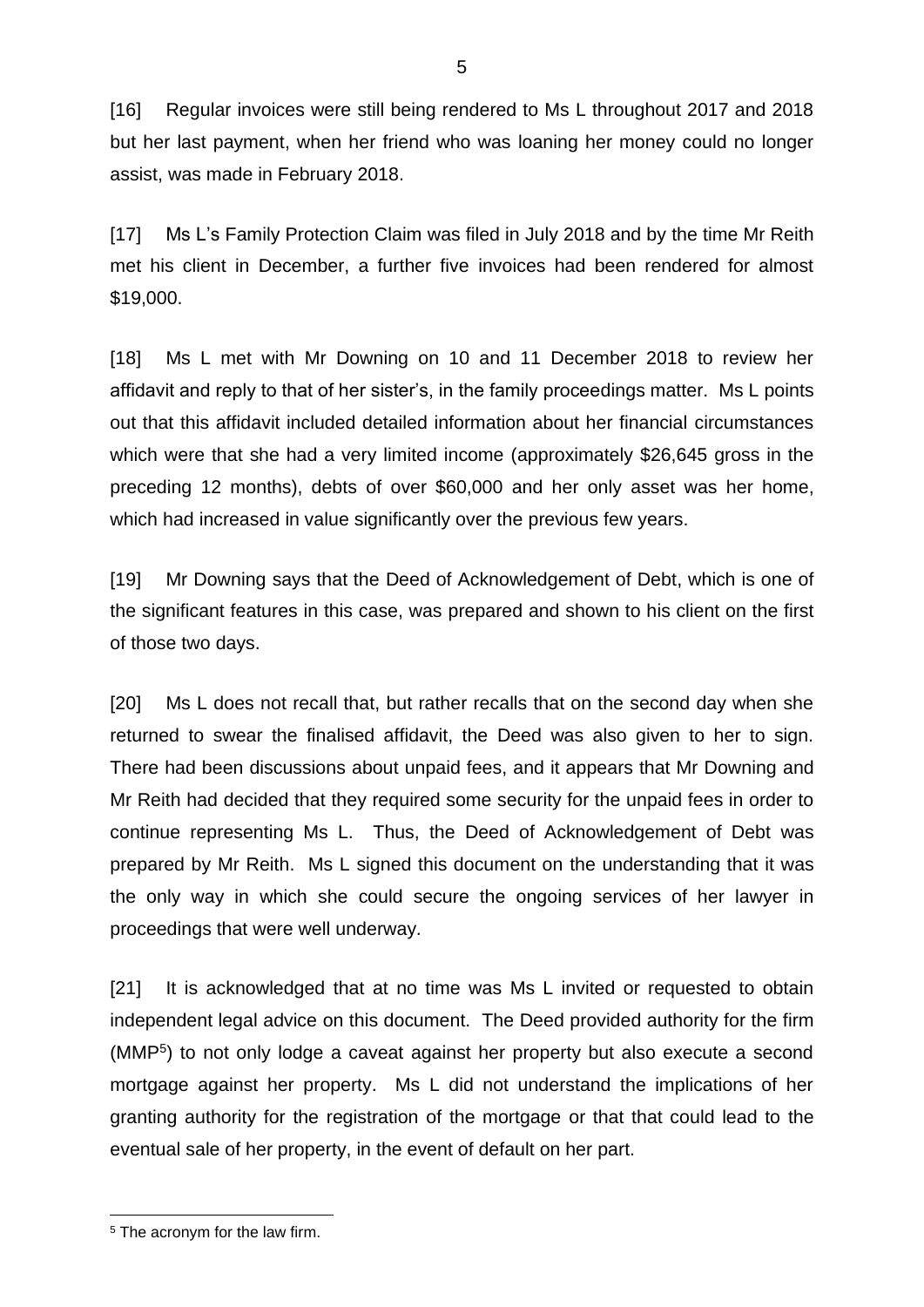[22] Ms L had recorded in her affidavit that she had a personal loan of \$17,000 with her bank and in addition owed approximately \$40,000 to the law firm and to the friend from whom she had borrowed funds to pay the earlier legal fees.

[23] Because of this information needing to be provided to the Court in relation to the Family Protection Claim, Ms L was clear that Mr Downing understood her financial position and inability to pay further fees until she recovered some funds from the estate.

[24] Within days, on 13 December 2018, the executor confirmed that the net value of the estate was a little under \$250,000. In an email to Ms L on 29 January 2019, Mr Downing recorded:

Net assets of the Estate are significantly less than what I had imagined at the beginning of this process. [Brother's] misconduct has devalued the assets of the Estate significantly more than what I imagined. It also seems from what Mike Garnham has been able to find out, that it would be uneconomic for the estate to pursue [Brother] for the money he has taken.

I am conscious of the fees accumulating that you owe us in this litigation. It is probably a good time in the process of this litigation to consider making a settlement offer to [Sister]....

[25] In a subsequent email two days later, Mr Downing suggested a settlement offer be made of \$120,000. He then met with his client on 7 February, updated his memorandum in which he had set out the legal points relating to the Family Protection Claim and his view about the likely prospects of success, and then made the offer to Ms L's sister's lawyers seeking a settlement of \$140,000.

[26] On 31 March 2019, Mr Downing retired from the partnership and continued as a consultant. Mr Reith then became a sole practitioner and thereby responsible for the firm's fee charging practices. However, Mr Reith did not take an active role in this matter until October 2019.

[27] In the meantime, in late May 2019, Ms L left to live with her family in Australia, intending to return for the purposes of the litigation as required. Mr Downing continued to render regular invoices to her.

[28] On 22 July 2019, a judicial settlement conference was fixed for the Family Protection Claim, to be held in Wellington on 19 November 2019. Mr Reith advised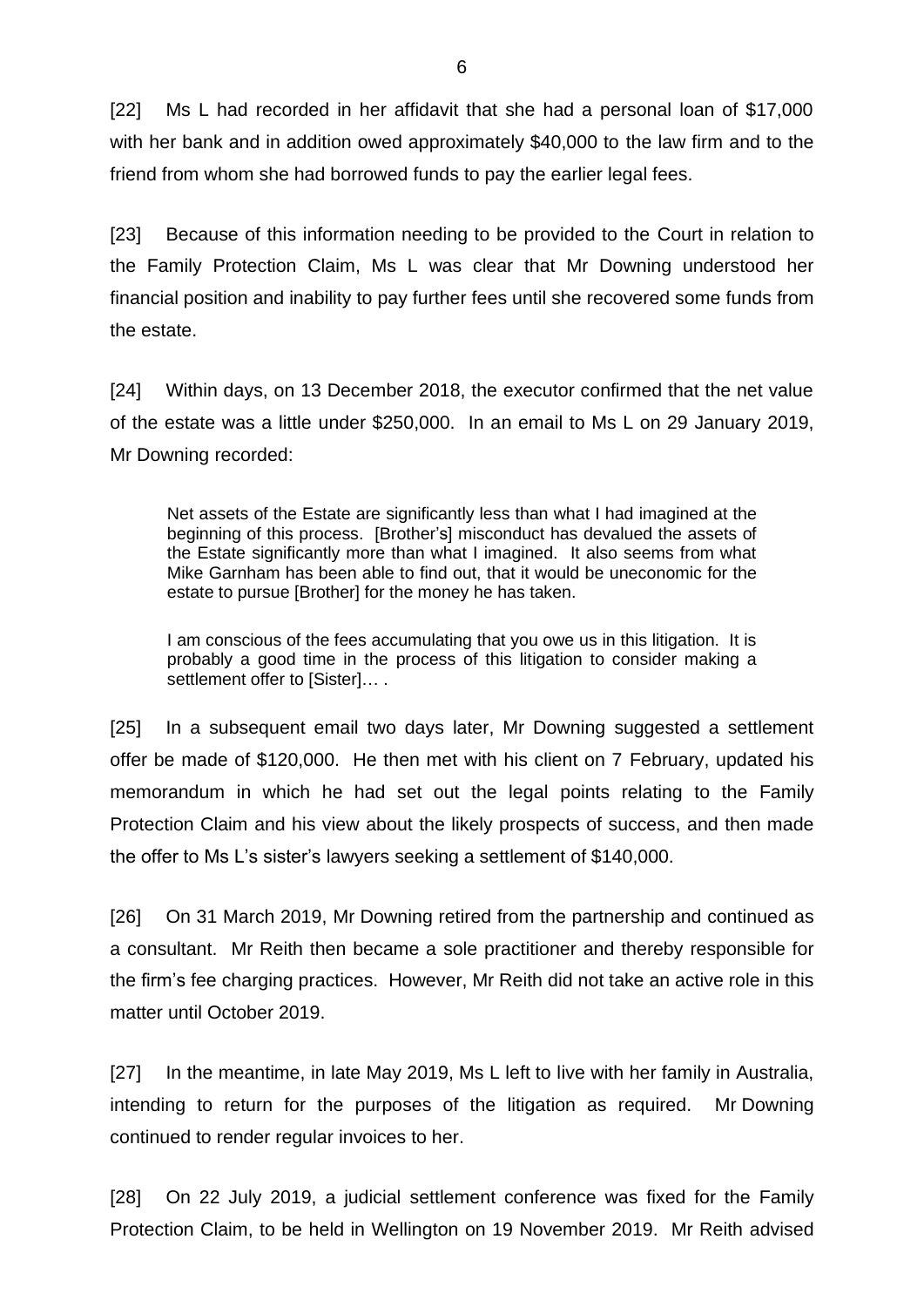his client of this date. On 9 October 2019, Mr Downing emailed Ms L concerning the Family Protection Claim and reminded her that she had unpaid fees of \$19,353 and \$24,645 respectively. He stated: "Could we please have a response from you as to the payment of these outstanding fees. As you are aware, these fees have been outstanding for a considerable time now". On the same day, the caveat against Ms L's title was withdrawn and a mortgage was registered by the firm as they were entitled to do, pursuant to the Deed of Acknowledgement of Debt.

[29] The wording of the Deed of Acknowledgement of Debt is important because it corroborates Ms L's evidence about her understanding of the arrangement for fee payment once it had been signed. She was clear that she had to sign the acknowledgement of debt in order to continue to have Mr Downing represent her. But she was also clear that (since Mr Downing knew that her personal circumstances meant that she could make no further payments until she received a settlement or award from the court), signing the Deed removed ongoing obligations to make further payments.

[30] It is the evidence of the practitioner that this was not so, and that, in addition to the security, his client was required to continue making payments in reduction of the debt. How and when that repayment obligation was apparently triggered has not been answered satisfactorily. The recitals at the beginning of the Deed state:

You have made applications for a credit account to be opened with MMP for legal services provided and to be provided by MMP up to an amount agreed with you from time to time (such legal fees and expenses referred to as "the debt").

You have agreed to provide security for our legal fees and expenses.

#### [31] And further the Deed records under the heading "Security" the following:

In consideration of MMP providing legal services, you hereby provide the following security given by you of payment of all monies at any time owing by you to MMP… .

[32] The last quote would seem to indicate that the consideration, on the firm's part, was the provision of future legal services.

[33] If Ms L's understanding was not correct, then in executing this Deed she was putting her house at risk of mortgagee sale from the moment the Deed was signed.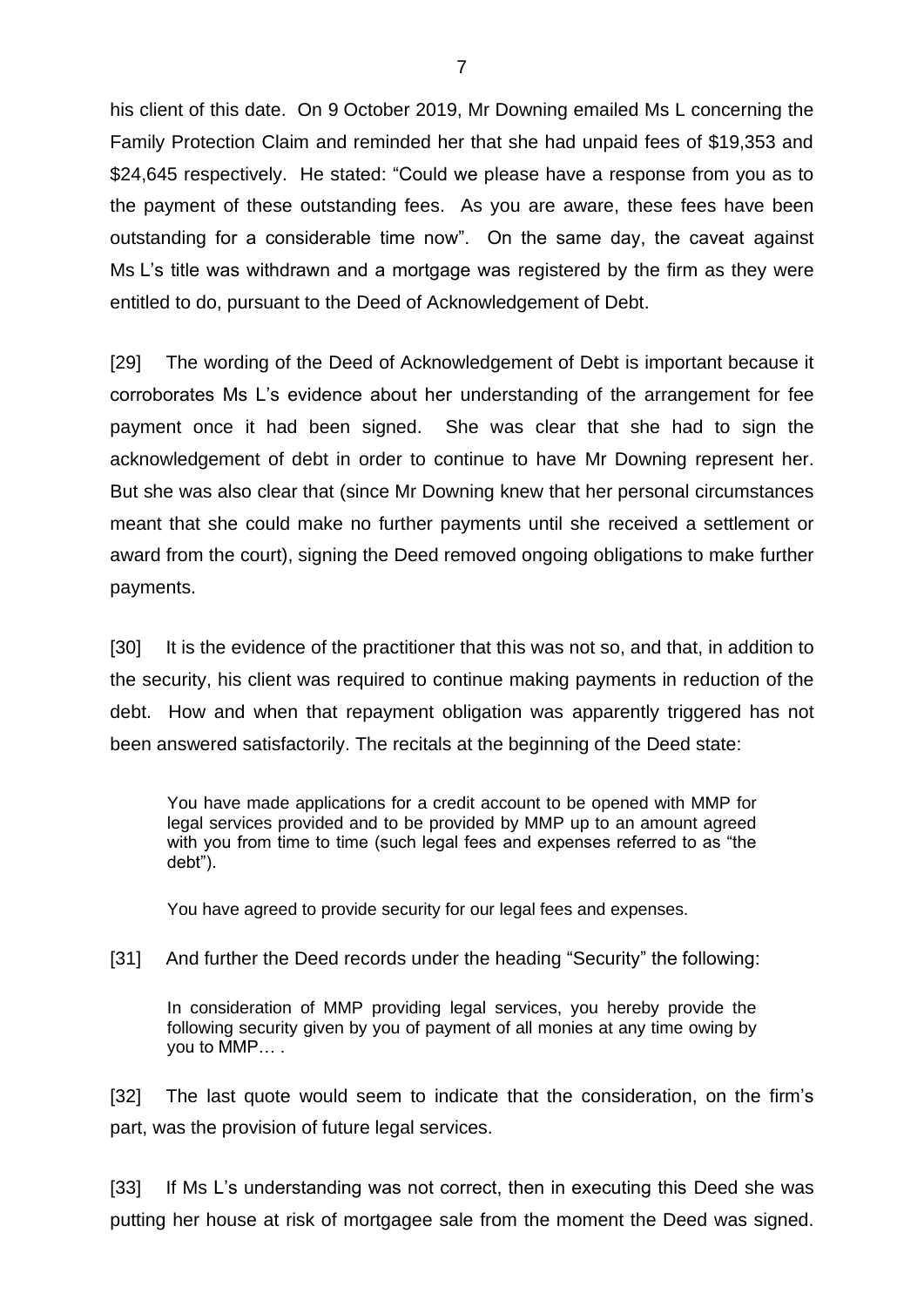Such a process would have been incompatible with the lawyer client relationship continuing. We cannot accept that Ms L understood the Deed to be anything other than a future security.

[34] Because of her understanding, Ms L did not respond to the portion of the letter which related to the unpaid fees. She saw no point because that had already been covered by the Deed in her view.

[35] Mr Downing asked Ms L to return to Nelson from Australia prior to the settlement conference to prepare for it. She considered that to be an unnecessary expense and informed him that she would have to travel to Wellington directly to save costs. She intended that all preparation could be by email or telephone. It is to be noted that this was a judicial settlement conference, not a defended hearing.

[36] It was at around this time that Mr Reith stepped in, concerned at the outstanding fees, which he stated in evidence were the largest outstanding client debt for the firm. On 14 October 2019, he emailed Ms L to say that she must pay at least \$30,000 within seven days, stating "if payment does not occur, you will need to find alternative representation".

[37] Ms L telephoned Mr Reith and informed him that she was unable to make such a payment and he advised her to seek a loan from her bank. He offered to speak with her bank manager himself. Ms L declined to allow that and made application for a loan immediately. That loan was declined on 22 October 2019.

[38] On the same date, Mr Reith emailed Ms L terminating the retainer and asking her to sign a memorandum concerning change of representation, which he provided to her. Mr Downing was copied into these exchanges.

[39] No advice or assistance was given to Ms L to obtain alternative legal representation in the short time remaining before the judicial settlement conference which was to occur within approximately four weeks. Nor was she given any advice as to the implications of her signing the change of representation or what might have happened had she declined to do so and asked the court to disallow her lawyers' application to withdraw.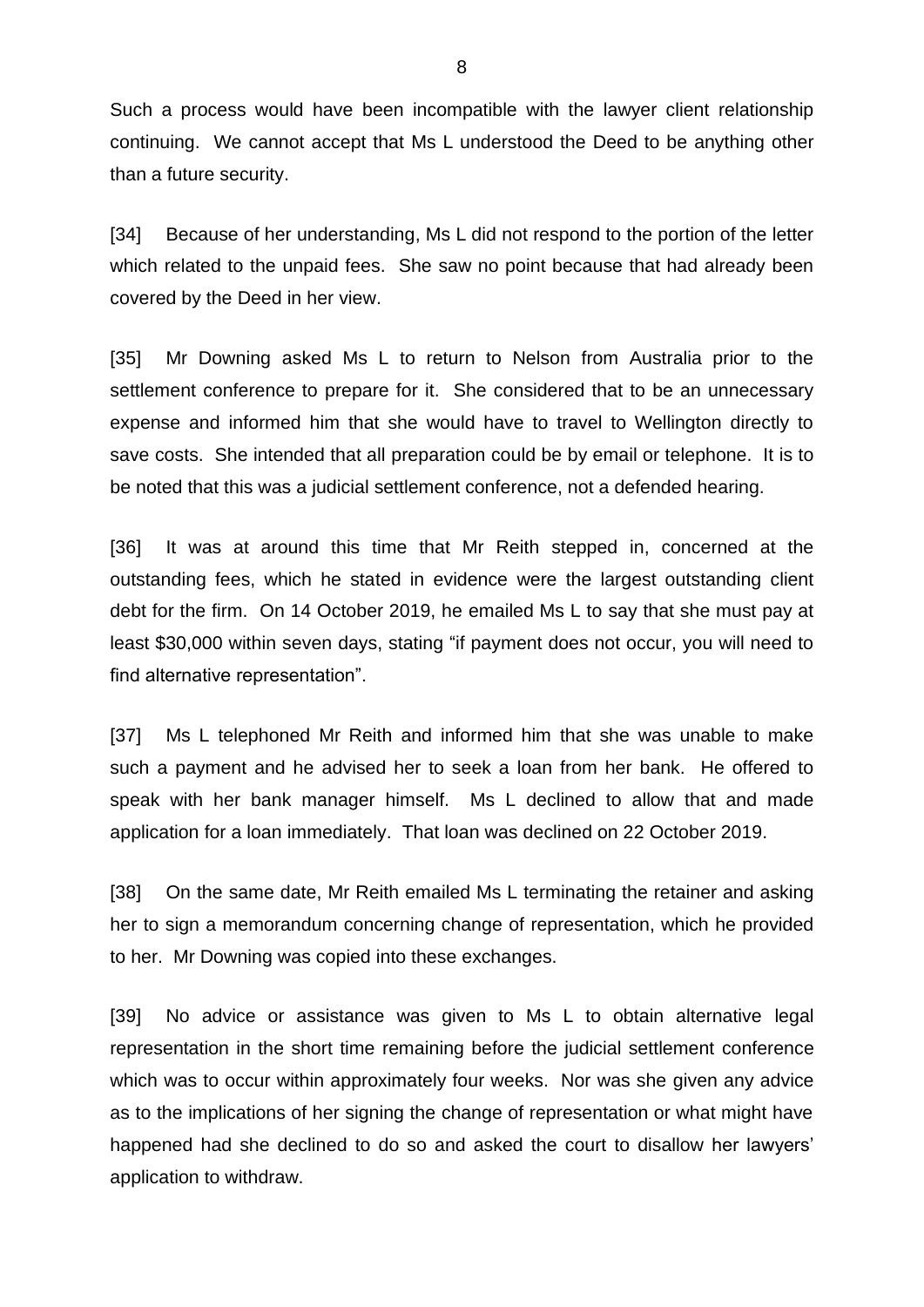[40] Ms L contacted Mr Downing and expressed her concern about the termination of the retainer and a few days later her friend in Nelson met with Mr Reith to attempt to make some arrangement that would continue the retainer. He was simply invited by Mr Reith to have Ms L refinance her mortgage.

[41] On 4 November, Mr Downing advised Ms L that she could uplift her file in the meantime, with a \$200 charge for copying to be met.

[42] Ms L represented herself at the judicial settlement conference, but no settlement was reached.

[43] Ms L advised Mr Reith that there had not been a settlement reached and he replied to her with a further threat of recovery action. On 2 December 2019, Ms L's friend paid a further \$5,000 to the firm to attempt to stave off the recovery action against Ms L's home.

[44] The next day a Property Law Act notice was served on Ms L. Apparently, that was in train before the \$5,000 had been paid. On that date, the complaint which has led to the present charges was made by Ms L.

[45] The family protection action was, somewhat surprisingly, set down for hearing on 22 January 2020, only two months after the unsuccessful judicial settlement conference. Ms L had in the meantime been able to find alternative lawyers to represent her, funded by legal aid. As an outcome she only recovered 10 per cent of the estate, approximately \$23,000. An appeal to the High Court was taken, led by an experienced practitioner, Mr Zindel. The appeal was also unsuccessful.

[46] Her costs therefore greatly exceeded the recovery. Despite the huge reduction in the anticipated size of the estate, Mr Downing did not appear to have revised his predictions of Ms L's likely award or settlement.

[47] Mr Downing is an experienced litigator who has appeared in one of the leading cases in this area of family protection.

[48] These charges were filed on 26 July 2021 and in late September 2021, the firm discharged their mortgage against Ms L's title and refunded the \$5,000 that had been paid by her friend in the preceding December.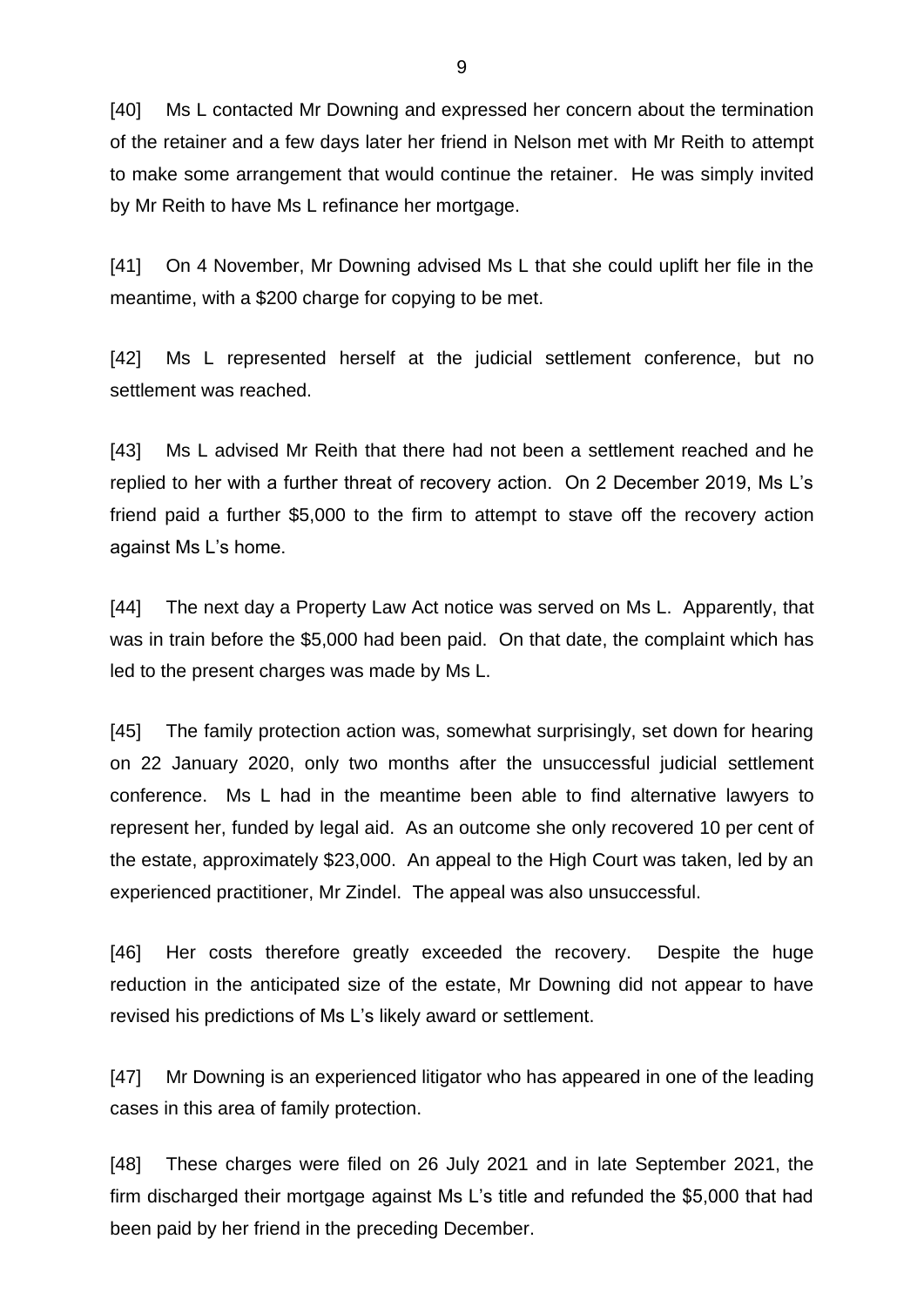## *Issue 1 – Charge 1 for each practitioner*

[49] The duty to complete a retainer is set out in the rules of conduct and client care as follows:

#### **Duty to complete retainer**

- 4.2 A lawyer who has been retained by a client must complete the regulated services required by the client under the retainer unless—
	- (a) the lawyer is discharged from the engagement by the client; or
	- (b) the lawyer and the client have agreed that the lawyer is no longer to act for the client; or
	- (c) the lawyer terminates the retainer for good cause and after giving reasonable notice to the client specifying the grounds for termination.
	- …
	- 4.2.3 A lawyer must not terminate a retainer or withdraw from proceedings on the ground that the client has failed to make arrangements satisfactory to the lawyer for payment of the lawyer's costs, unless the lawyer has—
		- (a) had due regard to his or her fiduciary duties to the client concerned; and
		- (b) given the client reasonable notice to enable the client to make alternative arrangements for representation.
	- 4.2.4 A lawyer who terminates a retainer must give reasonable assistance to the client to find another lawyer.

[50] It is submitted for the Standards Committee that the two practitioners were not entitled to terminate the retainer for non-payment of fees, because of the Deed of Acknowledgement of Debt which they had her enter into. It is submitted that Ms L "legitimately understood" that this had disposed of the obligation to pay interim fees and that Mr Downing had sufficient knowledge of her financial affairs to understand that she had no means of paying them other than from any recovery in the litigation.

[51] The practitioners state that they did not understand this to be the case and spoke of their knowledge that Ms L had rented out her property when she went to Australia and ought to have significant funds from that to be able to pay them. It transpired at the hearing that this information arose merely from gossip received by Mr Reith and not verified with Ms L who said that her receipts from renting the property did not even cover the expenses and that she was subsidising it by working part-time in Australia.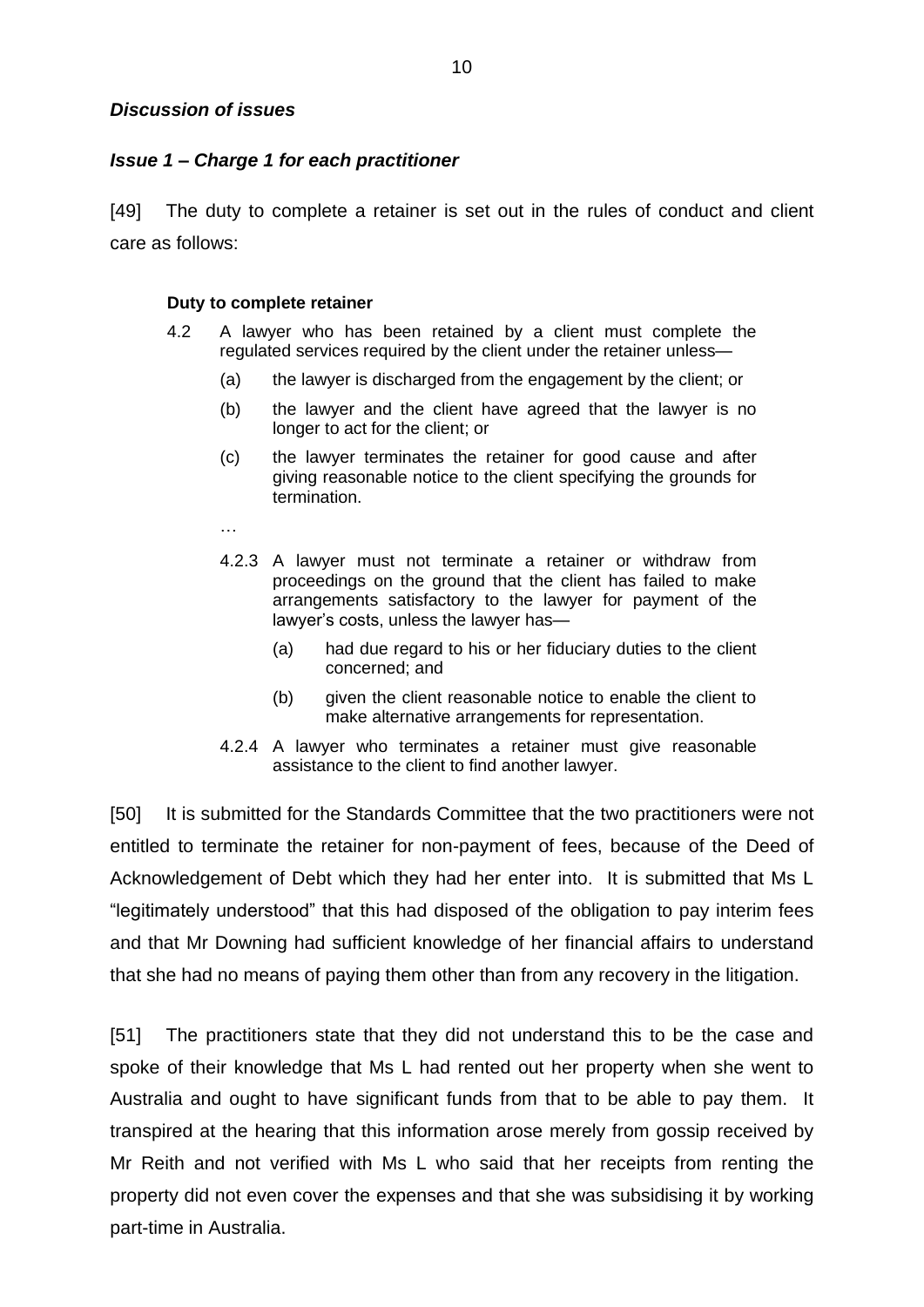[52] It would also seem that Mr Reith, in any discussions that he had with his partner, had not been corrected by Mr Downing, if he had further information about his client's circumstances. Mr Reith did not appear to be aware that the fees to date had been paid from personal borrowings.

[53] We consider that Mr Collins is correct in suggesting that the terms of the Deed of Acknowledgement of Debt itself lend weight to Ms L's understanding of the matter that payment had been agreed to be deferred on the basis of her provision of security as requested by the firm.

[54] The incorporation of future-focused language in the Deed itself, which Mr Reith concedes was prepared hastily, – "…in consideration of MMP providing legal services…" states that in as many words.

[55] Likewise, the email (recorded at [24] above) reads as though fees were awaiting settlement to first occur.

[56] However, even if that were not the case, we would then need to look at whether, if termination been permitted under r 4.2.3, Mr Reith and Mr Downing had "had due regard to his … fiduciary duties to the client …" and whether each had "…given the client reasonable notice to enable the client to make alternative arrangements for representation".

[57] It is conceded by the practitioners in their submissions that *"…the ultimatum in relation to the fees was imposed without any sufficient prior indication or warning to Ms [L]. The unpaid fees had been left for a long period without being directly addressed but the consequences were clearly spelt out for Ms [L] to consider and deal with".* Further they accept that they "*failed to provide adequate advance warning of this decision*" which then meant that the client had "*limited time to consider and then arrange an alternative".*

[58] Mr Collins refers to the text by Webb & Ors in *Ethics, Professional Responsibility and the Lawyer*: 6

<sup>6</sup> Webb & Ors *Ethics, Professional Responsibility and the Lawyer* (3rd ed, LexisNexis, Wellington, 2016) at 5.8.3.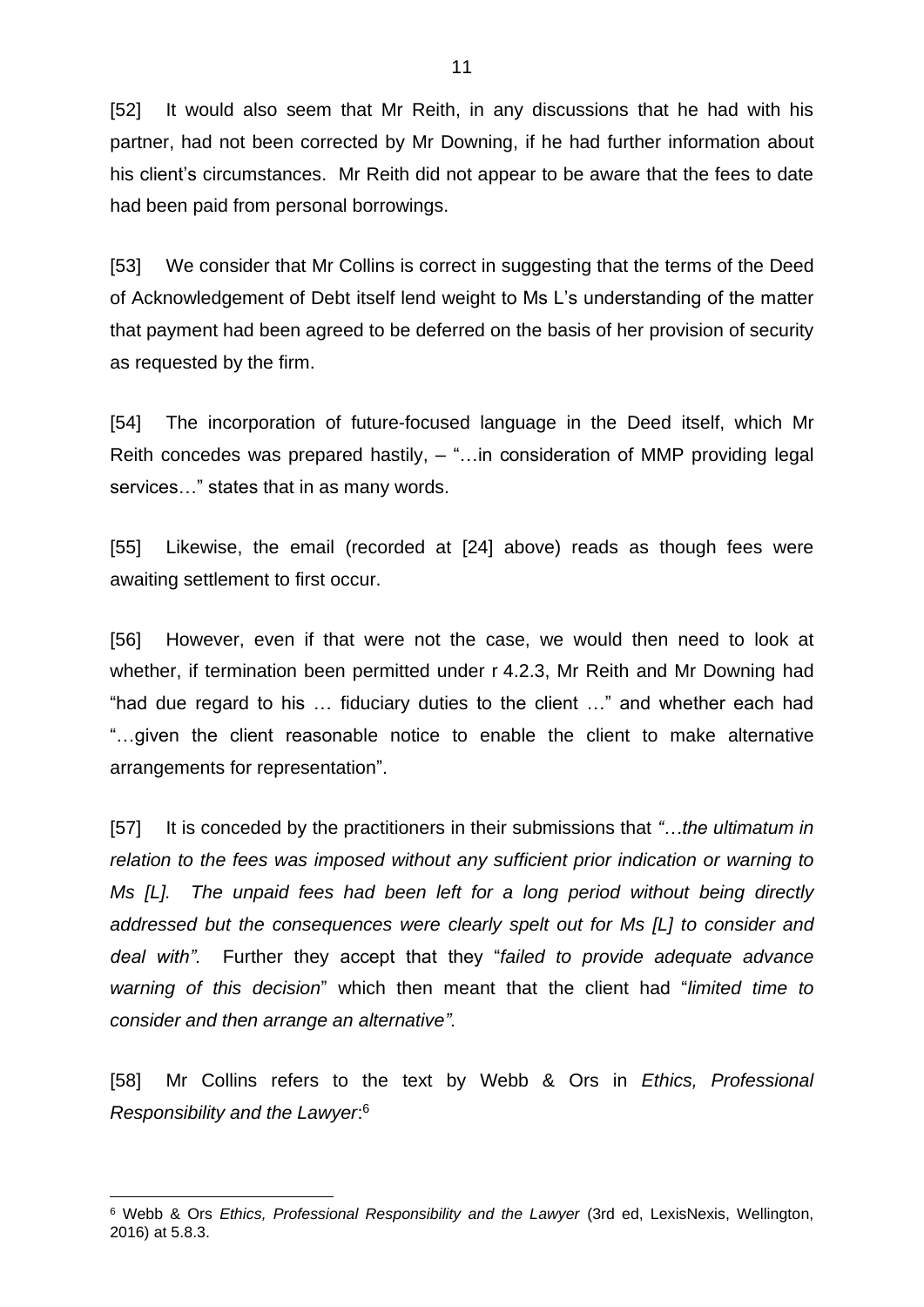If the client would be unable to obtain legal assistance before a hearing or other important event (such as a scheduled meeting) where assistance was required, the lawyer should refrain from terminating the relationship. …

[59] Further Mr Collins refers us to one of the leading writers, Professor Dal Pont<sup>7</sup> where he states:

Where a lawyer terminates a retainer for just cause, the prevailing ideal remains that the client not be disadvantaged by reason of the termination. A lawyer who opts to terminate the retainer must accordingly take reasonable care to avoid foreseeable harm to the client, including giving due notice to the client and allowing reasonable time for the substitution of a new lawyer. This aims to ensure that "a solicitor cannot throw his client over at the last moment".

[60] The last payment made by Ms L was in February 2018. In the circumstances as they were in October 2019, with Ms L holding a reasonable belief that fees would be met from settlement, for her to be given seven days' notice in October 2019 for payment of the full amount of fees was arbitrary and entirely unreasonable. In our view the termination of the retainer which then followed did not fulfil the practitioners' fiduciary duties to this client in the circumstances of this case.

[61] Ms L was left stranded without representation. To do so only four weeks out from an important judicial settlement conference (which she had been led to believe by Mr Downing might be expected to resolve such claims) in a matter with such a complicated background as this one placed Ms L in an impossible and disadvantaged situation.

[62] The practitioners were aware of the very limited financial ability of Ms L, particularly at this stage. And the practitioners would or should have known of two obvious difficulties that Ms L would face on termination. First, finding a new lawyer to take over a complicated case at such short notice is never easy. And second, given the reason for termination was inability to pay (to the extent of a Property Law Act sale procedure commencing), most lawyers would have queried why there was a sudden and late change in lawyer and been quite careful in whether to take Ms L on a private basis.

[63] Fortunately, that scenario didn't occur as Ms L was able to instruct lawyers who were registered to provide legal aid services and she then obtained a grant of

<sup>7</sup> Dal Pont *Lawyers' Professional Responsibility* (7th ed, Law Book Co., 2020) at [3.220].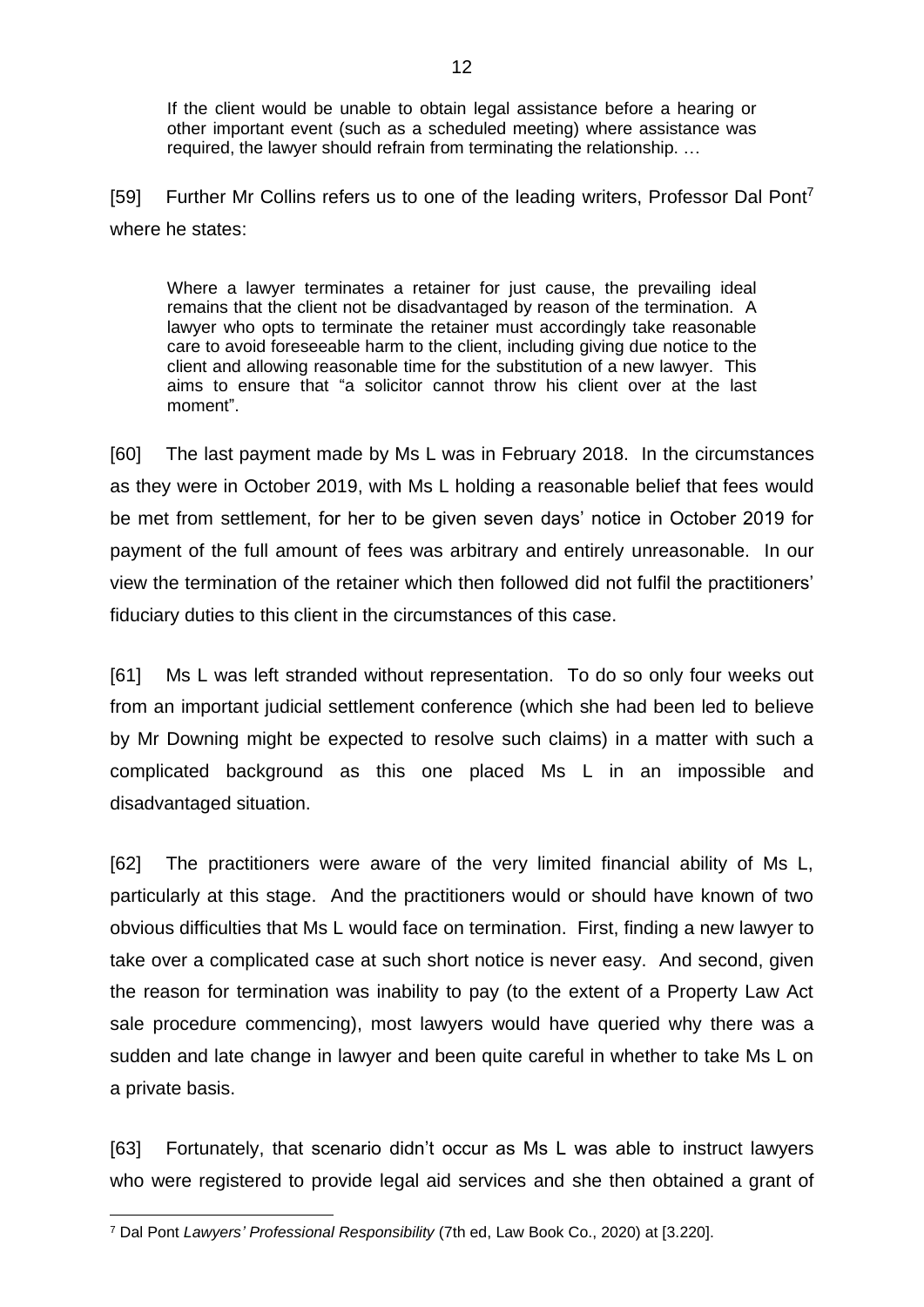legal aid. These factors however should have been considered by the practitioners in the proper discharge of their fiduciary duty. The difficulties they could have caused their client in the way that they terminated the retainer were not consistent with the fiduciary duties owed.

[64] We find therefore that the termination of this retainer in the manner in which it occurred constitutes at least a reckless, if not a wilful breach of the relevant rules concerning termination of a retainer.

[65] That having been found, we do not consider it necessary to make a finding on the alternative disgraceful or dishonourable ground of misconduct. We find misconduct established under s 7(1)(a)(ii). We find in relation to this conduct that both practitioners were equally culpable.

## *Issue 2 – Charge 2 against each practitioner*

[66] We consider that this charge has also been made out in respect of each practitioner.

[67] Ms L had been unable to pay the fees as invoiced from February 2018 until she signed the Deed of Acknowledgement of Debt in December 2018. The terms of that Deed, and her understanding that by signing it she was ensuring that Mr Downing would continue to act for her, misled Ms L into thinking she had an agreement with her counsel that further recovery would be from the proceeds of successful litigation.

[68] To demand some 10 months later that she make a substantial payment within seven days was entirely unfair and came as a huge shock to the client. Neither party had adhered to the terms of engagement set out in the standard letters provided to the client at the outset, which arguably had been varied by the Deed of Acknowledgement of Debt in any event.

[69] Ms L considered that the Deed had been sprung on her without warning, although she conceded that Mr Downing may have raised it with her briefly on the first occasion they met in December 2018. However, she was asked to sign it on 11 December and was not provided with any independent legal advice or proper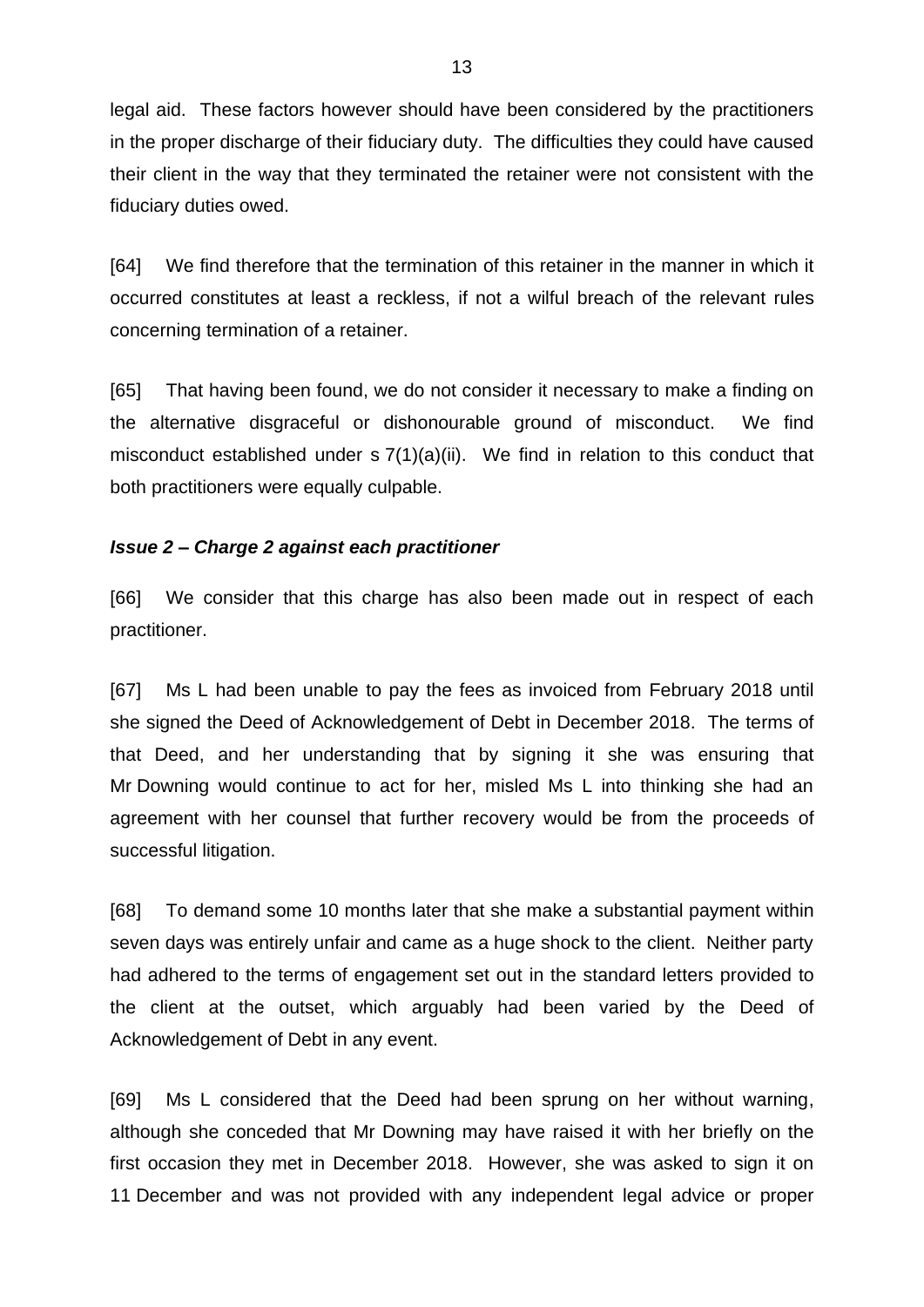explanation about the terms of the Deed. We consider this to be a very serious failure in Mr Downing's professional obligations.

[70] At the time of signing of the Deed, the client's interest was clearly divergent from that of the lawyer, given the enforcement provisions in the Deed which could at the end of the day have resulted in the loss of her home. Indeed, the Property Law Act notice had been served on her by the time this complaint was made. The failure to recommend independent advice was a serious one.

[71] In relation to Mr Reith, his peremptory demand for payment of \$30,000, when he clearly had no awareness of the client's actual financial position and was misinformed by gossip, was reprehensible. His letters were inappropriate in tone and intent. He did not show proper respect for his client or properly consider his fiduciary obligations to her. We accept the submissions set out in Mr Collins' Opening Submissions as to the four failures on the part of Mr Downing in regard to the charging and security arrangements as follows:

- (a) Ensure [Ms L] was advised about her fee-paying obligations and the arrangements to accommodate her when the lawyers knew she was unable to fund interim fees;
- (b) Advise about the possibility of an unsuccessful result in the FPA proceeding and what that meant for [Ms L]'s fee-paying obligations;
- (c) Advise about the implications of the Deed of Acknowledgement of Debt and the provision of security by Ms L pursuant to that Deed; and
- (d) Recommend Ms L get independent legal advice about the Deed.

[72] As to Mr Reith, we have referred to his failures. In addition, Mr Collins submits that he has breached his obligations by failing to ensure that the client had the opportunity of independent advice on the Deed of Acknowledgement of Debt and further that he breached r 11 which states:

A lawyer's practice must be administered in a manner that ensures that the duties to the court in existing, prospective and former clients are adhered to, and that the reputation of the legal profession is preserved.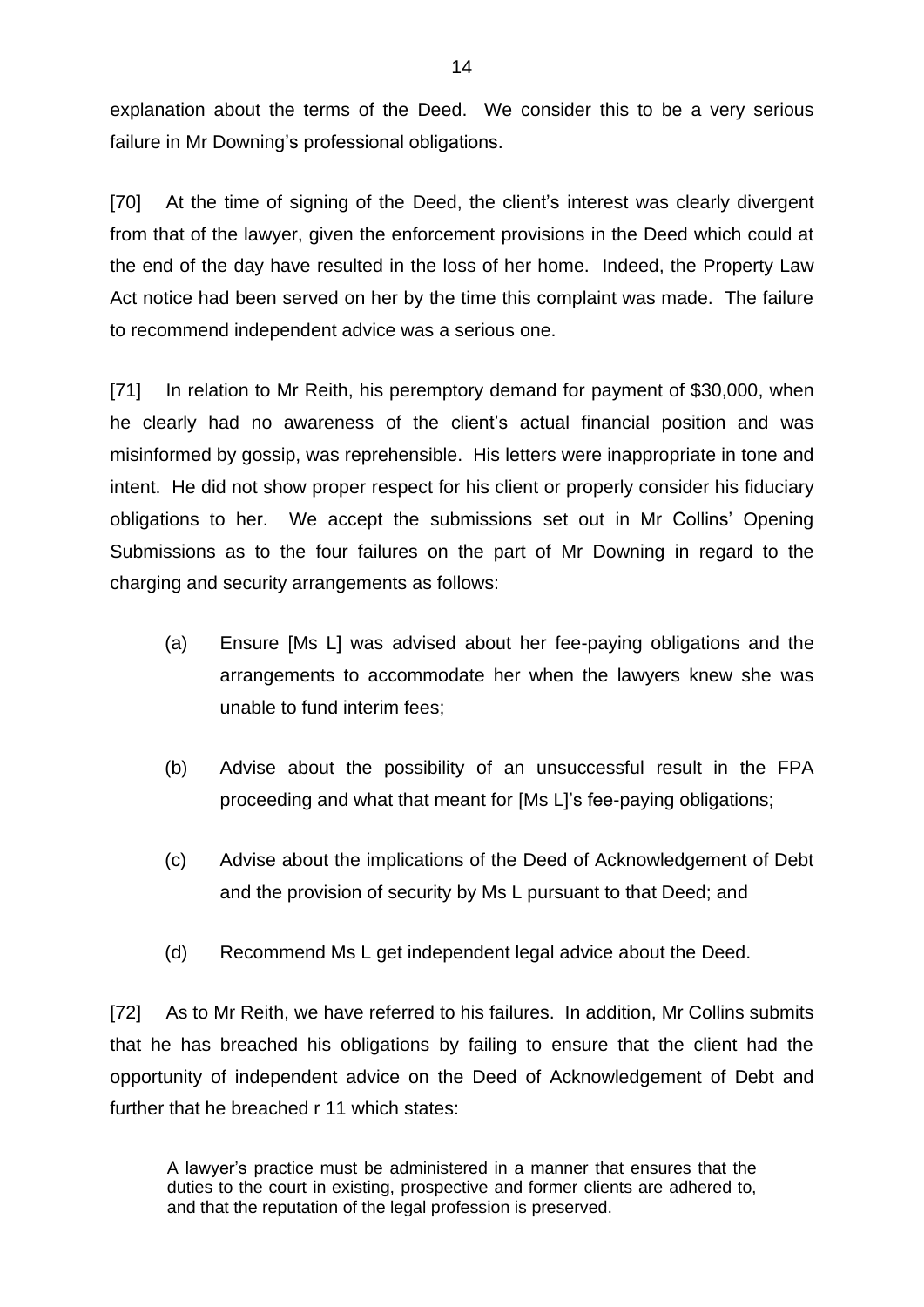[73] Mr Reith breached this provision by the threatening nature of his interactions with Ms L. We record that both practitioners recognise that it was improper for the client not to have independent advice at the time of signing the Deed of Acknowledgement of Debt.

[74] We note that the timing of Mr Reith's demand for payment maximised the pressure upon the client given the proximity of the judicial settlement conference only a month or so away. We accept the submission that Mr Reith "…*had a duty to acquaint himself with the background to the file before stepping in to issue the ultimatum and then terminate the retainer".* 

[75] We consider that the standard of misconduct has been proved, in that the actions of both practitioners in relation to the fee paying and security arrangements would be regarded as disgraceful or dishonourable by lawyers of good standing.<sup>8</sup>

## *Issue 3 – Charge 3 Mr Downing only*

[76] This charge relates to Mr Downing's failure to inform Ms L about her possible eligibility for legal aid (r 9.5) and further the failure to advise about litigation risk, particularly in relation to the possibility that recovery from even partially successful litigation might be exceeded by the fees incurred in conducting the litigation.

## **Legal aid**

[77] Rule 9.5 states:

Where a client may be eligible for legal aid, a lawyer must inform the client of this and whether or not the lawyer is prepared to work on legally aided matters.

[78] Mr Downing accepts that the extent of advice was that he advised Ms L that "we don't do legal aid". Ms L describes Mr Downing as being quite dismissive of her query. In his affidavit Mr Downing states "I did not consider Ms L would qualify for legal aid".

[79] The two assertions by Mr Downing seem mutually exclusive to the Tribunal. If a practitioner is not familiar with the civil legal aid regime, it would be difficult to reach

<sup>8</sup> Section 7(1)(a)(i) of the Lawyers and Conveyancers Act 2006.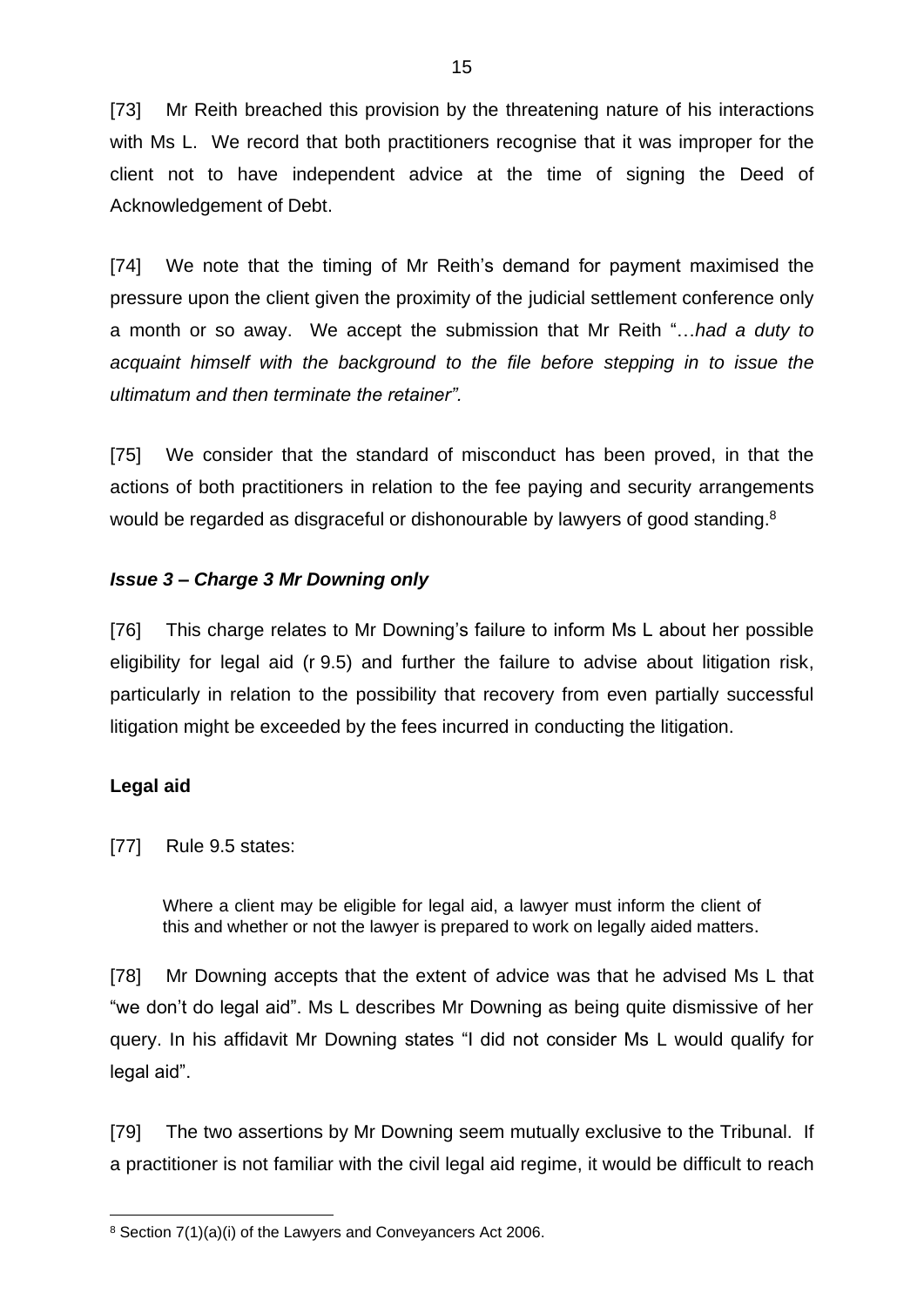a conclusion as to a client's legal aid eligibility. Indeed, even those experienced in the legal aid system may find such predictions difficult.

[80] The obligation cast by the rule is not a high one. The rule does not assume that practitioners are able to assess legal aid eligibility to any precise degree. We note that the assessments, for the large number of lawyers who don't carry out legal aid, are complicated by the fact that there are different legal aid regimes across civil, family, and criminal law and beyond. There will be clients that obviously would not come anywhere close to legal aid eligibility, where it may be sound to consider that the rule is not triggered at all. And there will be clients at the other end of the spectrum where legal aid eligibility might seem obvious. The lawyer's knowledge of legal aid or lack of will also influence the borders of those categories.

[81] But there will be many cases where a practitioner is not sure (indeed even if they are a regular legal aid provider). The current case is an example of what might occur in civil litigation practices regularly. A practitioner is not licensed for legal aid but is anecdotally aware of how it operates.

[82] What the rule calls for is some conservatism and consideration when the practitioner is unsure. The practitioner does not have to mine into the legal aid regulations and provide an opinion on eligibility (nor can a practitioner easily do so). But for the practitioner to comply with the rule the practitioner should err on the side of caution and advise the client generally what legal aid is, that the client may (which we would equate with "could" or "might") be eligible for legal aid, that the practitioner cannot give a certain view either way, and that if the client wishes to explore it further they can try to obtain further information from the Legal Services Agency website, or from a registered legal aid lawyer (and we note that the website contains a search tool to find legally aided lawyers, with practice areas and towns available as search categories).

[83] Aside from compliance with the rule, as part of a lawyer's overall duty to a client, there is a further reason that the client should be informed of the legal aid regime. If a grant of legal aid occurs in a civil case, there is then a near immunity from costs liability for steps in the proceeding from the date of the grant. It is in the clients' interests to be aware of this as it may make a significant difference to whether they will proceed with a case and have access to justice. The client should be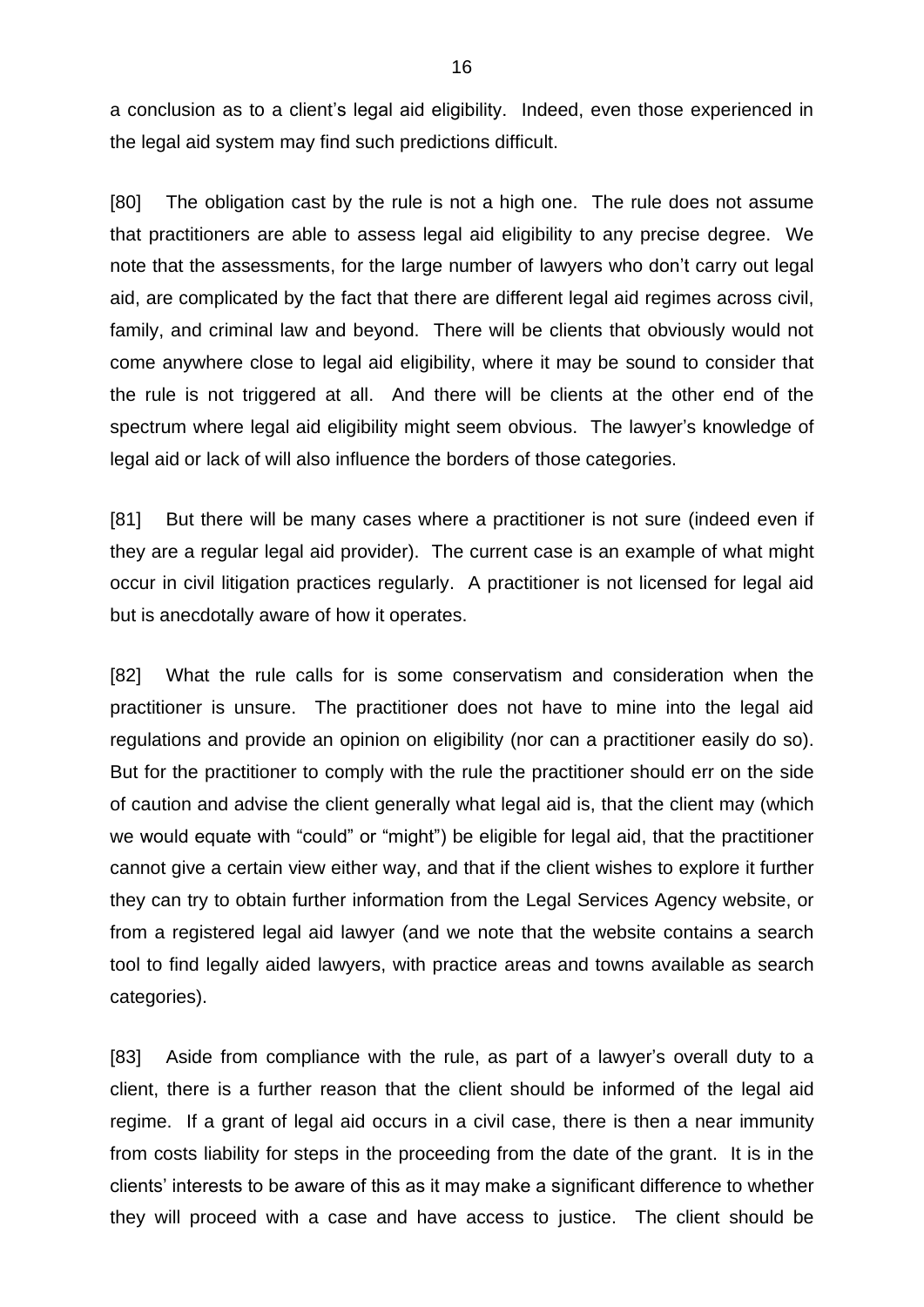informed that the grant will be treated as a loan against assets or funds recovered in the litigation.

[84] Turning to the present facts. Mr Downing says he genuinely believed that his client would not qualify for legal aid. He accepts that he might have provided further advice to her, including his lack of knowledge as to eligibility for legal aid given that he did not undertake legal aid work. He accepts that he was aware other firms in Nelson were willing to work on legal aid and he could have provided their names.

[85] We consider that Mr Downing ought to have, at the time that fees were discussed at the outset of their relationship, at least suggested to Ms L (i) that she may have legal aid eligibility, but (ii) that he was not a provider and couldn't take it further, (iii) that if Ms L wanted to consider it further, he could refer her to the Legal Services Agency website and/or to lawyers who undertook civil legal aid.

[86] The facts somewhat speak for themselves here. As it turned out, Ms L did qualify for civil legal aid by the time January 2020 had come around. She may well have, earlier but it will never be known for certain.

[87] What also occurred through the omission to consider legal aid was that Ms L was also left potentially exposed to costs for the proceedings steps prior to her grant of legal aid, when she might not have been. Fortunately, it seems there were no costs sought for that aspect of the case, following the unsuccessful Family Court proceedings.

## **Litigation risk advice**

[88] Mr Downing accepts through his counsel that he was required to advise his client about the prospects of her claim and risks which arose. He submits that "he genuinely believed that she had a good claim and that she would achieve a good recovery". His advice was set out in at least two lengthy memos to his client.

[89] However, as pointed out by Ms L, these pieces of advice referred to recovery in the range of \$120,000 to \$200,000. What appears evident are two failings. First, Mr Downing premised his initial views on what the estate should have been worth, not what it was actually worth. Regardless of the improprieties that appear to have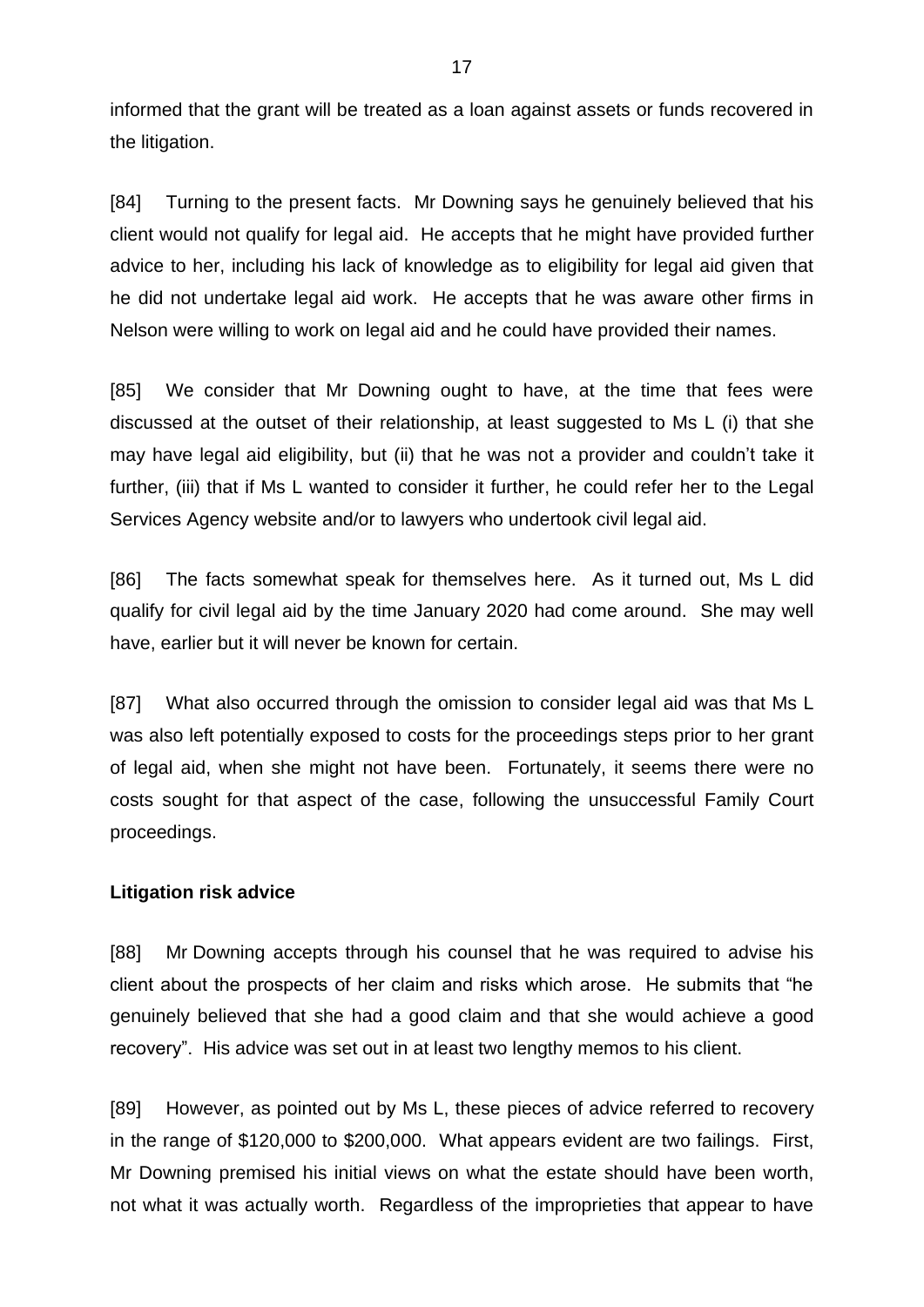been behind the diminished value of the estate, the reality is that the realisation for Ms L would only be a proportion of what the estate actually held. Second, Mr Downing did not revise his advice as to the likely quantum of recovery once the estate had reduced to \$256,000 from the anticipated \$600,000. In our view, that was a serious oversight. If he had done so however, he would have highlighted that the fees charged had by then exceeded the "at worst" potential recovery.

[90] Mr Downing acknowledged that there was no "at worst" advice.

[91] Mr Downing was also critical in his evidence about Ms L's representation at the hearing following which she recovered, a mere 10 per cent of the estate. It was unfortunate that he chose to make these criticisms of other practitioners, particularly given that they took on the legally aided work at extraordinarily short notice, and immediately following the summer break, for a client who found herself suddenly without representation.

[92] Given his experience in this field, Mr Downing was or should have been well aware that there was no automatic assumption about equal sharing of an estate among siblings and indeed that there was no known formula to be applied, even if a breach of moral duty were able to be established.

[93] While there is a clear breach of his duty relating to advice about legal aid, the matter is somewhat more complex when it comes to the assessment, with the wisdom of hindsight, of his advice about litigation prospects.

[94] The fact that his client ultimately achieved a sum which was a great deal less than the fees incurred by her cannot be a reason in and of itself for finding that the practitioner has erred.

[95] However, his acknowledged failure to provide balanced or "at worst" advice, his basing his advice of an aspirational view of what the estate held, and his failure to readjust his advice once the estate had diminished so significantly, does lead us to find that he has fallen below acceptable standards.

[96] We find that the "practitioner did not competently advise Ms L about her risk that the estate claim would either fail altogether or would fail to produce a worthwhile